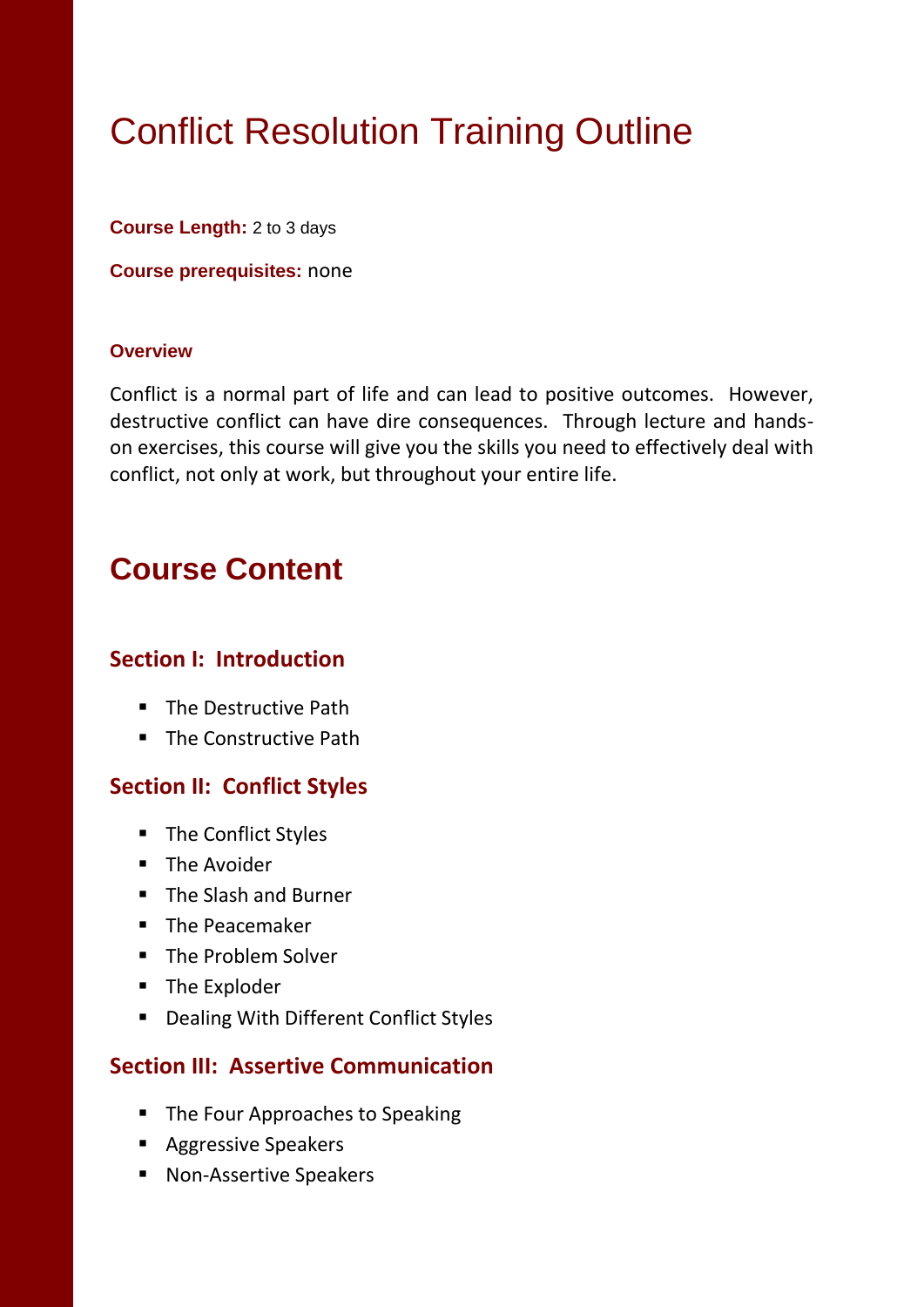- **Passive-Aggressive Speakers**
- **Assertive Speakers**
- **Assertive Speaking**
- **Avoid Speaking Negatively**

#### **Section IV: Assertive Conflict Resolution**

- **Assertively Resolving Conflict**
- When To Deal With A Problem
- **Assess Your Readiness**
- Be Consistently Respectful
- Keeping Conflicts Cool

#### **Section V: Active Listening**

- **Good Active Listening Traits**
- **Putting Active Listening Tools To Work**

#### **Section VI: Three Goals**

- **Three Workplace Goals**
- Your Role At Work
- Why Do Conflicts Occur?
- Competition vs. Rivalry
- **Violence and Abuse**
- **Different Levels of Power Affect Conflict Management**

### **Section VII: Preventing Harmful Conflict**

- **Trouble Signs**
- Characteristics of Harmful Conflict
- **Preventing Harmful Conflict**

#### **Section VIII: Conflict Reduction**

- Conflict Escalation
- **Moderation Is The Key**

#### **Section IX: Conflict Resolution**